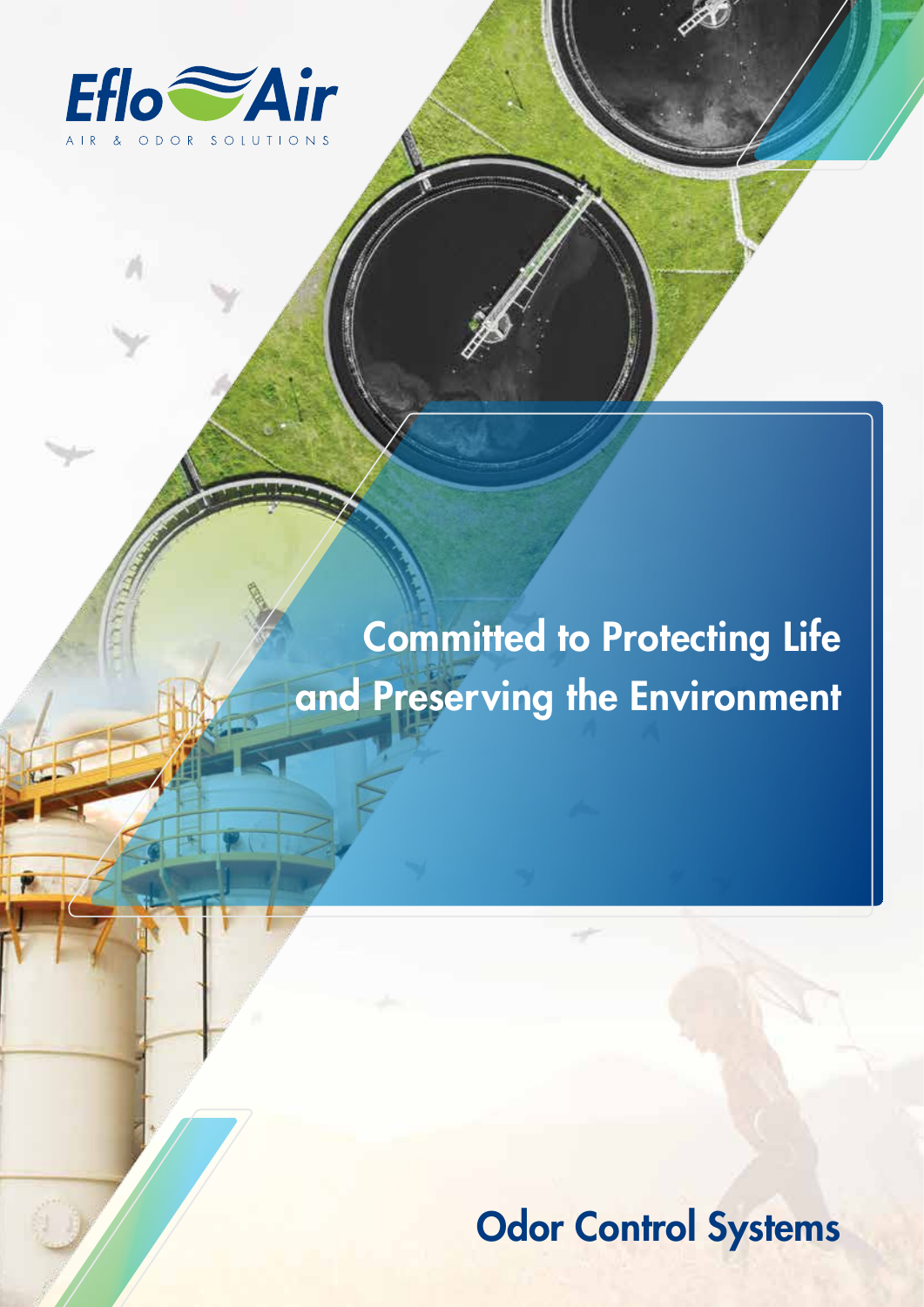# About Us

Eflo Air Treatment Solutions, a division of Eflo UK International has been providing odor control systems in the Middle East for over 10 years. Eflo Air Treatment Solutions is one of the leading suppliers of odor control plants for industrial and municipal applications. With a dedication for efficiency and performance, our experts have been able to drive development to adapt, optimize, and integrate the best technologies for customers. Eflo Air Treatment Solutions provides standardized, as well as turnkey custom odor control systems for municipal sewer systems, sewage treatment plants and industrial applications.

## Mission

Committed to eliminating air pollution though providing effective air and odor treatment systems that can reconcile the ever growing demand for better air quality.

## Vision

To be the supplier of choice for environmentally sustainable, robust, and economical air treatment solutions for municipal and industrial applications.

# Technologies Offered

#### Chemical Scrubbers

Chemical scrubbers achieve odor removal by the mass transfer absorption via the contact of air stream with aqueous solution on random packing material in a scrubbing chamber. The liquid is typically water, adjusted to the proper pH to optimize absorption, with the addition of oxidizing agents which neutralize the pollutants.

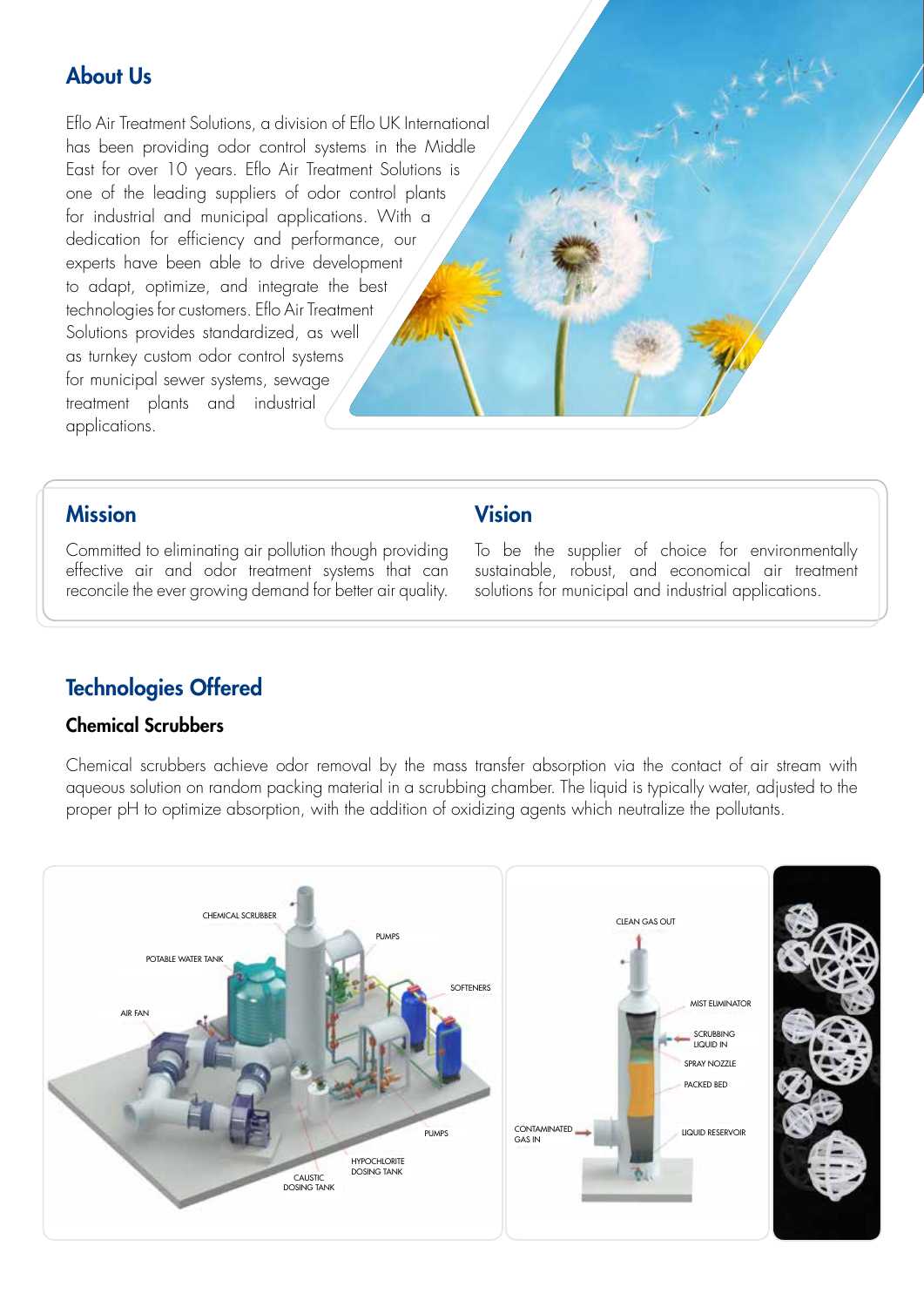#### Biological Oxidation

Biological oxidation is a process by which the micro-organisms consume dissolved oxygen and organic/inorganic substances in foul air streams, using the energy released to convert carbon into carbon dioxide and cellular materials. Biological systems achieve odor removal by a two - step process; 1) Mass Transfer Absorption via contact of the air stream with biofilm on the packing material in the vessel, followed by 2) Biological Oxidation of the odor compounds by the biomass.



## Adsorption

Adsorption is a surface-based process, where atoms, ions or molecules from a gas, liquid or dissolved solid adhere to a surface. The exact nature of the bonding depends on the details of the species involved, but the adsorption process is generally classified as physisorption (characteristic of weak Van Der Waals forces) or chemisorption (characteristic of covalent bonding). In terms of odor control, adsorption typically refers to the use of activated carbon to adsorb odorous compounds into the activated carbon material. This is usually accomplished by passing the odorous air across a bed of activated carbon, allowing the adsorptive process to occur, and releasing the clean air into the atmosphere.